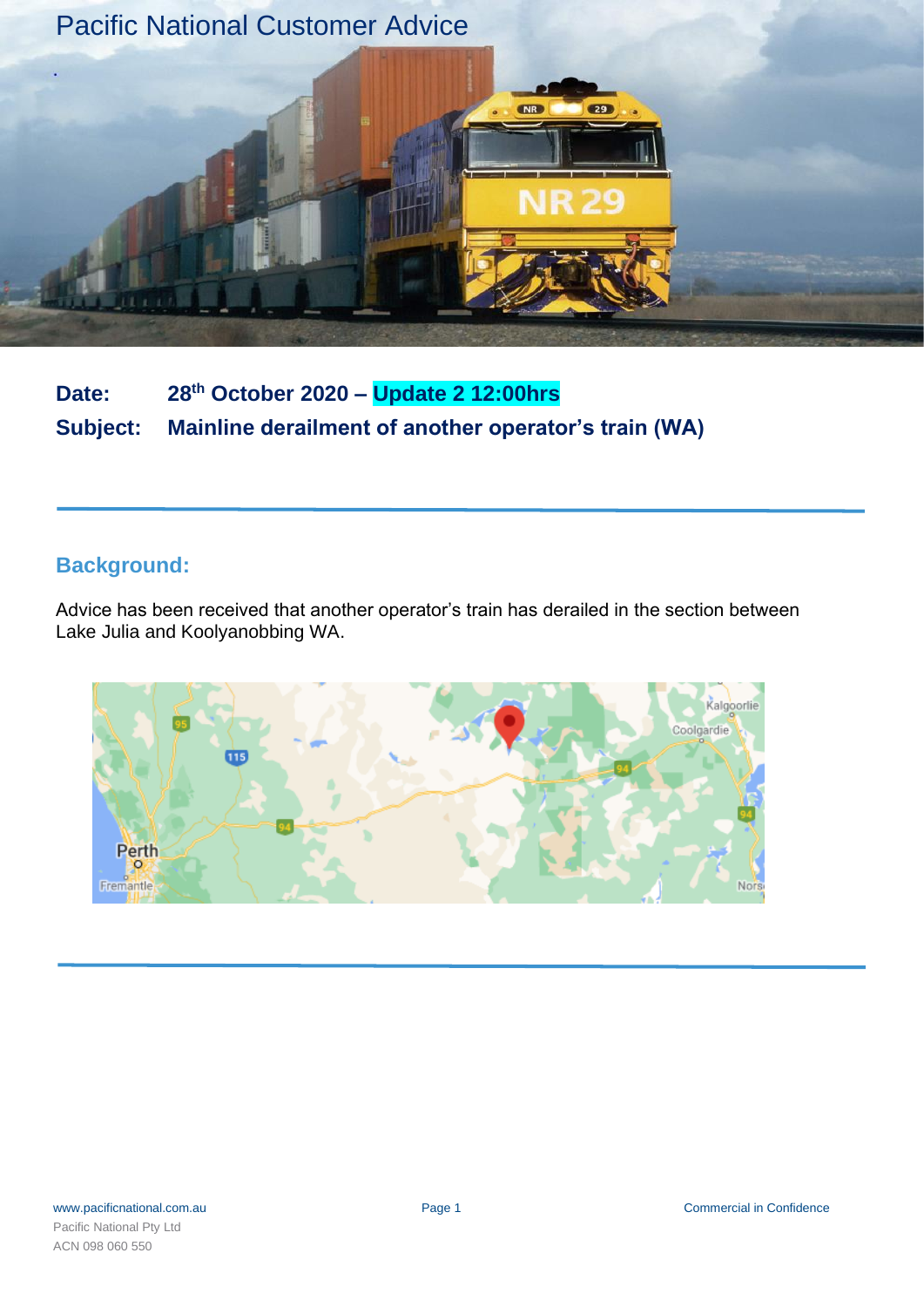

## **Details/Updates:**

## **Update 1: 18:30hrs Tuesday 27th October**

Advice received from the derailment site has confirmed that the track has been extensively damaged. At this stage the mainline will remain closed overnight and is not anticipated to reopen until late tomorrow (28/10) afternoon.

Pacific National is currently working through a recovery plan, the details of which will be advised tomorrow (28/10) morning. The list of Pacific National services immediately impacted is provided below.

## **Update 2: 12:00hrs Wednesday 28 th October**

The WA track owner (ARC) has advised that the mainline will be restored at approximately 19:00hrs (WA time) this evening.

The impact to Pacific National services has been updated below.

A further update will be provided as information becomes available.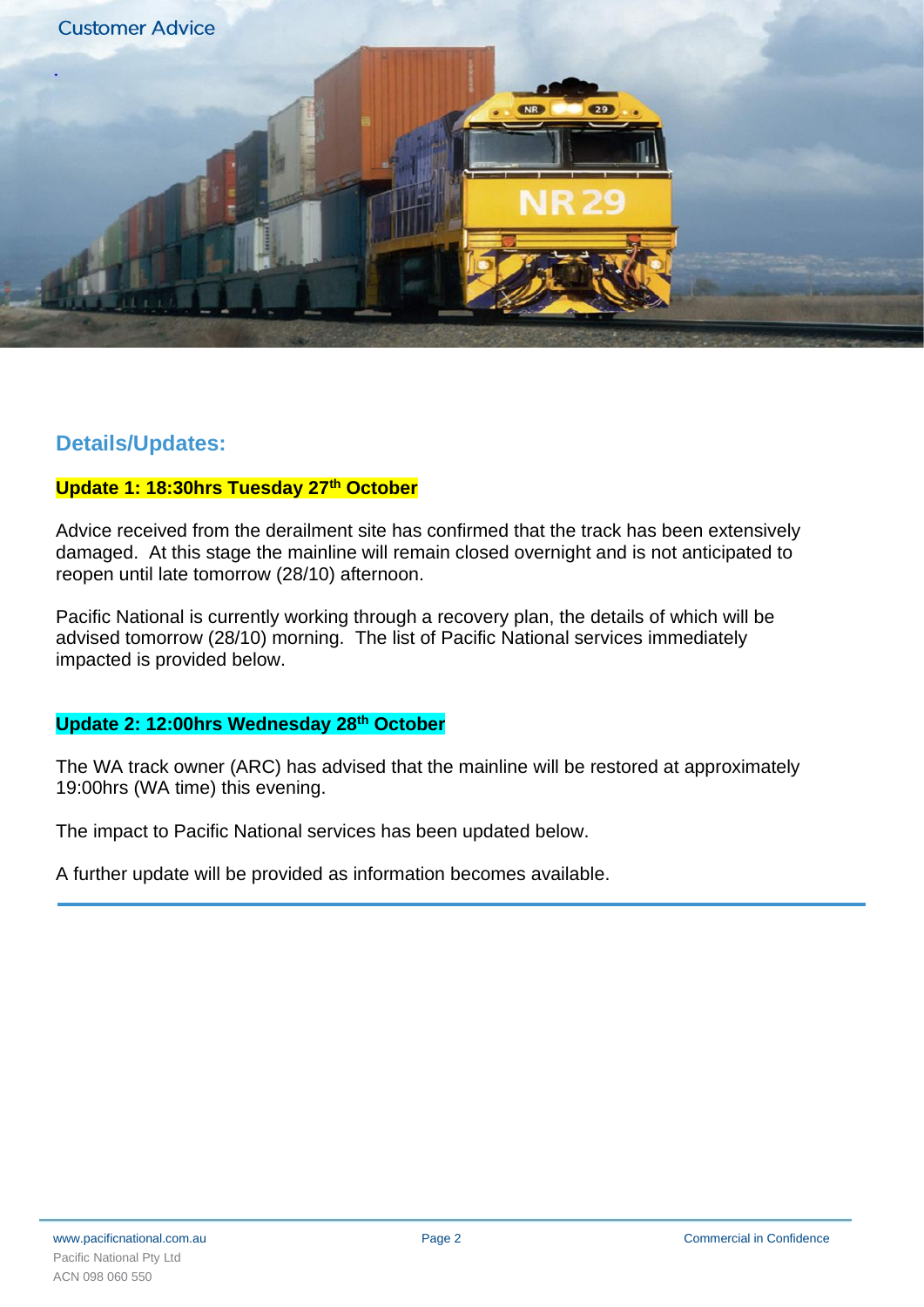

# **Impacted Services and Recovery:**

### **Train 1MP2**

- Conveys Steel and services 6BPJ, 1MP5, 1ECO, 2AP5, 7SP1
- Stabled at Kalgoorlie WA pending track restoration
- Forecast Perth Freight Availability 06:00hrs Thursday 29th October 2020

### **Train 2MP5**

- Conveys services 2MP5/B/T, 2MP9, 3AP5/B/T, 3AP8
- Forecast Perth Freight Availability 10:00hrs Thursday 29th October 2020

### **Train 2SP7**

- Conveys services 7BP5, 2SP2, 2SP9, 2SPE/S, 3AP6
- Forecast Perth Freight Availability 10:00hrs Thursday 29th October 2020

### **Train 3PM4**

- Conveys Steel and services 3PMB & 3PMT
- Stabled at Southern Cross WA pending track restoration
- Forecast Melbourne Freight Availability for services 3PMB & 3PMT 06:00hrs Monday  $2^{nd}$ November 2020

### **Train 3PS7 - Cancelled**

- Conveys services 3PG6, 3PSP, 3PSE, 3PS5, 3PSB, 3PST
- **Loading will travel on additional train 4PS7**
- Forecast Sydney Freight Availability Saturday afternoon 31st October 2020 TBC
- Customers are advised to liaise with their respective Customer Service team members for further details

### **Train 3PS6 - Cancelled**

- Conveys services 3PB6, 3PS1, 3SE9, 3PM1
- **Loading will travel on train 4PS6**; however, capacity will be restricted due to constraints with the double stacking component of the train
- Forecast Sydney Freight Availability 06:00hrs Monday 2nd November 2020 TBC
- Forecast Brisbane Freight Availability 06:00hrs Monday 2nd November 2020 TBC
- Forecast Melbourne Freight Availability TBA
- Customers are advised to liaise with their respective Customer Service team members for further details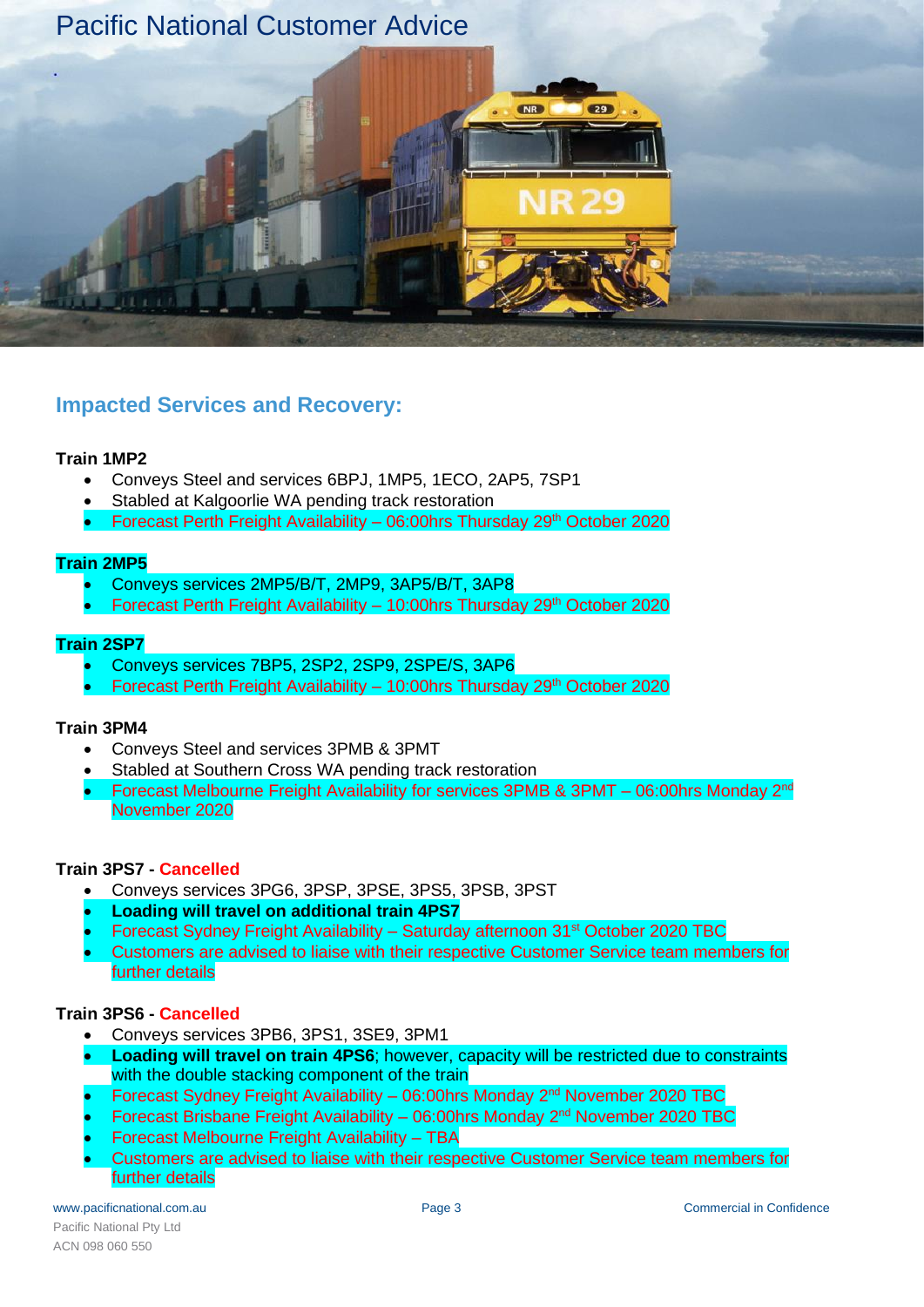

### **Train 3PM7 - Cancelled**

- Conveys services 3PAE/P/X, 3PME/P/X
- **Loading will travel on additional train 4PM7**
- Forecast Melbourne Freight Availability Saturday afternoon 31st October 2020 TBC
- Customers are advised to liaise with their respective Customer Service team members for further details

### **Train 3PM6 - Cancelled**

- Conveys services 3PA1, 3PA6, 3PAT, 3PM6
- **Loading will travel on train 4PM6**
- Forecast Freight Availability 10:00hrs Sunday 1st November 2020 TBC
- Customers are advised to liaise with their respective Customer Service team members for further details

#### **Additional Train 5PA6 Thursday 29th October 2020**

- Will convey Melbourne, Adelaide and Sydney loading
- Forecast Freight Availability TBA
- Customers are advised to liaise with the Perth Customer Service team for further details

#### **Train 6SM2 – Cancelled**

- Conveys service 6SM5
- Loading will be consolidated with train 7SM2
- Forecast Freight Availability 06:00hrs Monday 2nd November 2020

#### **Train 7SP7**

- Conveys services 5BP5, 6SPE/S
- **Note capacity on this train will be restricted** due to the availability of suitable wagons
- Customers are advised to liaise with the Sydney Customer Service team for further details

**At this stage all other Perth services ex Brisbane, Sydney, Melbourne and Adelaide Friday 30 th and Saturday 31st October will operate as scheduled. However, customers are advised to liaise with their respective Customer Service team members to confirm available capacity.**